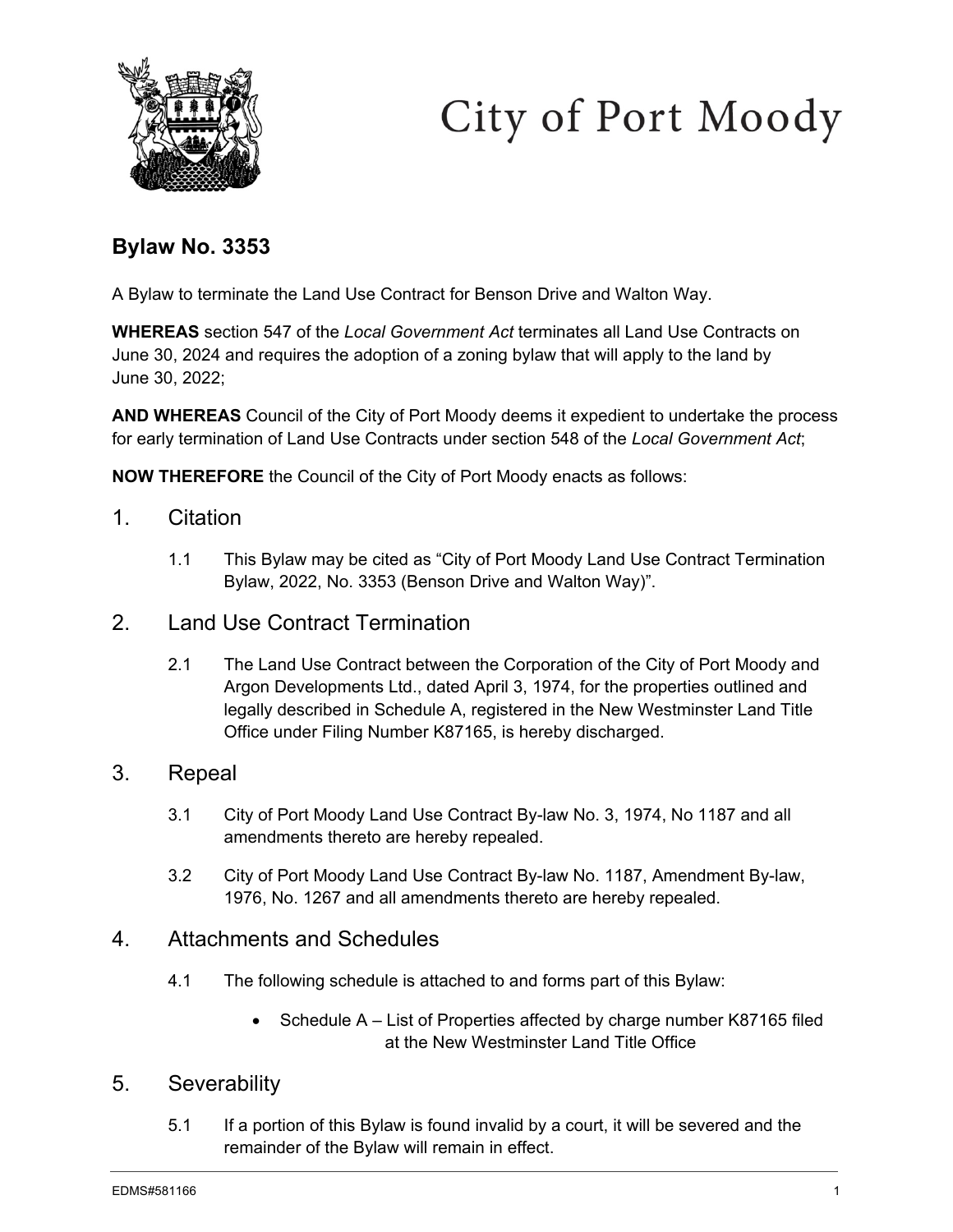## 6. Effective Date

6.1 This Bylaw shall come into effect one year after the date of adoption.

**Read a first time** this 10<sup>th</sup> day of May, 2022.

**Read a second time** this 10<sup>th</sup> day of May, 2022.

**Public Hearing held this \_\_ day of \_\_\_\_\_\_\_\_\_\_\_, 2022.** 

**Read a third time this \_\_ day of \_\_\_\_\_\_\_\_\_\_, 2022.** 

**Adopted** this <u>day of 3022</u>.

R. Vagramov Mayor

D. Shermer Corporate Officer

I hereby certify that the above is a true copy of Bylaw No. 3353 of the City of Port Moody.

D. Shermer Corporate Officer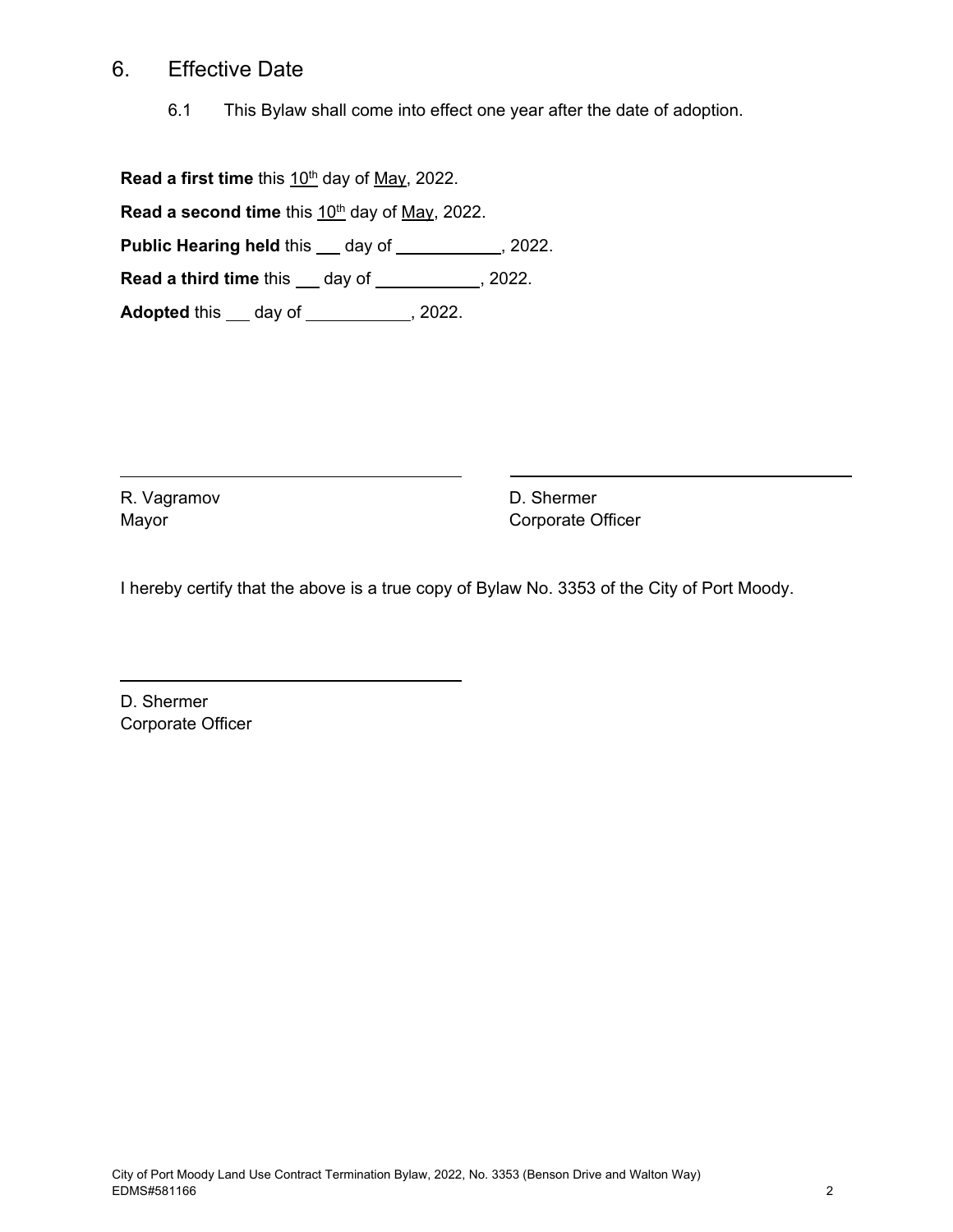### **Schedule A**

### **List of Properties affected by charge number K87165 filed at the New Westminster Land Title Office**

| <b>Address</b> | <b>P.I.D.</b> | <b>Legal Description</b>               |
|----------------|---------------|----------------------------------------|
| 1 Walton Way   | 006-076-165   | LOT 259 DISTRICT LOT 227 GROUP 1 NEW   |
|                |               | WESTMINSTER DISTRICT PLAN 46496        |
| 2 Walton Way   | 006-078-141   | LOT 228 DISTRICT LOT 227 GROUP 1 NEW   |
|                |               | <b>WESTMINSTER DISTRICT PLAN 46496</b> |
| 3 Walton Way   | 006-076-122   | LOT 258 DISTRICT LOT 227 GROUP 1 NEW   |
|                |               | WESTMINSTER DISTRICT PLAN 46496        |
| 4 Walton Way   | 006-078-150   | LOT 229 DISTRICT LOT 227 GROUP 1 NEW   |
|                |               | WESTMINSTER DISTRICT PLAN 46496        |
| 6 Walton Way   | 003-886-808   | LOT 230 DISTRICT LOT 227 GROUP 1 NEW   |
|                |               | <b>WESTMINSTER DISTRICT PLAN 46496</b> |
| 7 Walton Way   | 006-076-106   | LOT 257 DISTRICT LOT 227 GROUP 1 NEW   |
|                |               | WESTMINSTER DISTRICT PLAN 46496        |
| 10 Walton Way  | 006-078-168   | LOT 231 DISTRICT LOT 227 GROUP 1 NEW   |
|                |               | <b>WESTMINSTER DISTRICT PLAN 46496</b> |
| 11 Walton Way  | 006-076-076   | LOT 256 DISTRICT LOT 227 GROUP 1 NEW   |
|                |               | WESTMINSTER DISTRICT PLAN 46496        |
| 14 Walton Way  | 004-330-358   | LOT 232 DISTRICT LOT 227 GROUP 1 NEW   |
|                |               | <b>WESTMINSTER DISTRICT PLAN 46496</b> |
| 15 Walton Way  | 006-076-050   | LOT 255 DISTRICT LOT 227 GROUP 1 NEW   |
|                |               | WESTMINSTER DISTRICT PLAN 46496        |
| 18 Walton Way  | 000-782-521   | LOT 233 DISTRICT LOT 227 GROUP 1 NEW   |
|                |               | WESTMINSTER DISTRICT PLAN 46496        |
| 21 Walton Way  | 006-076-025   | LOT 254 DISTRICT LOT 227 GROUP 1 NEW   |
|                |               | WESTMINSTER DISTRICT PLAN 46496        |
| 22 Walton Way  | 006-078-176   | LOT 234 DISTRICT LOT 227 GROUP 1 NEW   |
|                |               | <b>WESTMINSTER DISTRICT PLAN 46496</b> |
| 24 Walton Way  | 006-078-192   | LOT 235 DISTRICT LOT 227 GROUP 1 NEW   |
|                |               | WESTMINSTER DISTRICT PLAN 46496        |
| 25 Walton Way  | 001-506-544   | LOT 253 DISTRICT LOT 227 GROUP 1 NEW   |
|                |               | WESTMINSTER DISTRICT PLAN 46496        |
| 28 Walton Way  | 006-078-206   | LOT 236 DISTRICT LOT 227 GROUP 1 NEW   |
|                |               | WESTMINSTER DISTRICT PLAN 46496        |
| 29 Walton Way  | 006-075-991   | LOT 252 DISTRICT LOT 227 GROUP 1 NEW   |
|                |               | WESTMINSTER DISTRICT PLAN 46496        |
| 32 Walton Way  | 006-078-214   | LOT 237 DISTRICT LOT 227 GROUP 1 NEW   |
|                |               | WESTMINSTER DISTRICT PLAN 46496        |
| 33 Walton Way  | 000-585-505   | LOT 251 DISTRICT LOT 227 GROUP 1 NEW   |
|                |               | <b>WESTMINSTER DISTRICT PLAN 46496</b> |
| 36 Walton Way  | 006-078-222   | LOT 238 DISTRICT LOT 227 GROUP 1 NEW   |
|                |               | WESTMINSTER DISTRICT PLAN 46496        |
| 37 Walton Way  | 006-075-916   | LOT 250 DISTRICT LOT 227 GROUP 1 NEW   |
|                |               | WESTMINSTER DISTRICT PLAN 46496        |
| 40 Walton Way  | 006-078-231   | LOT 239 DISTRICT LOT 227 GROUP 1 NEW   |
|                |               | WESTMINSTER DISTRICT PLAN 46496        |